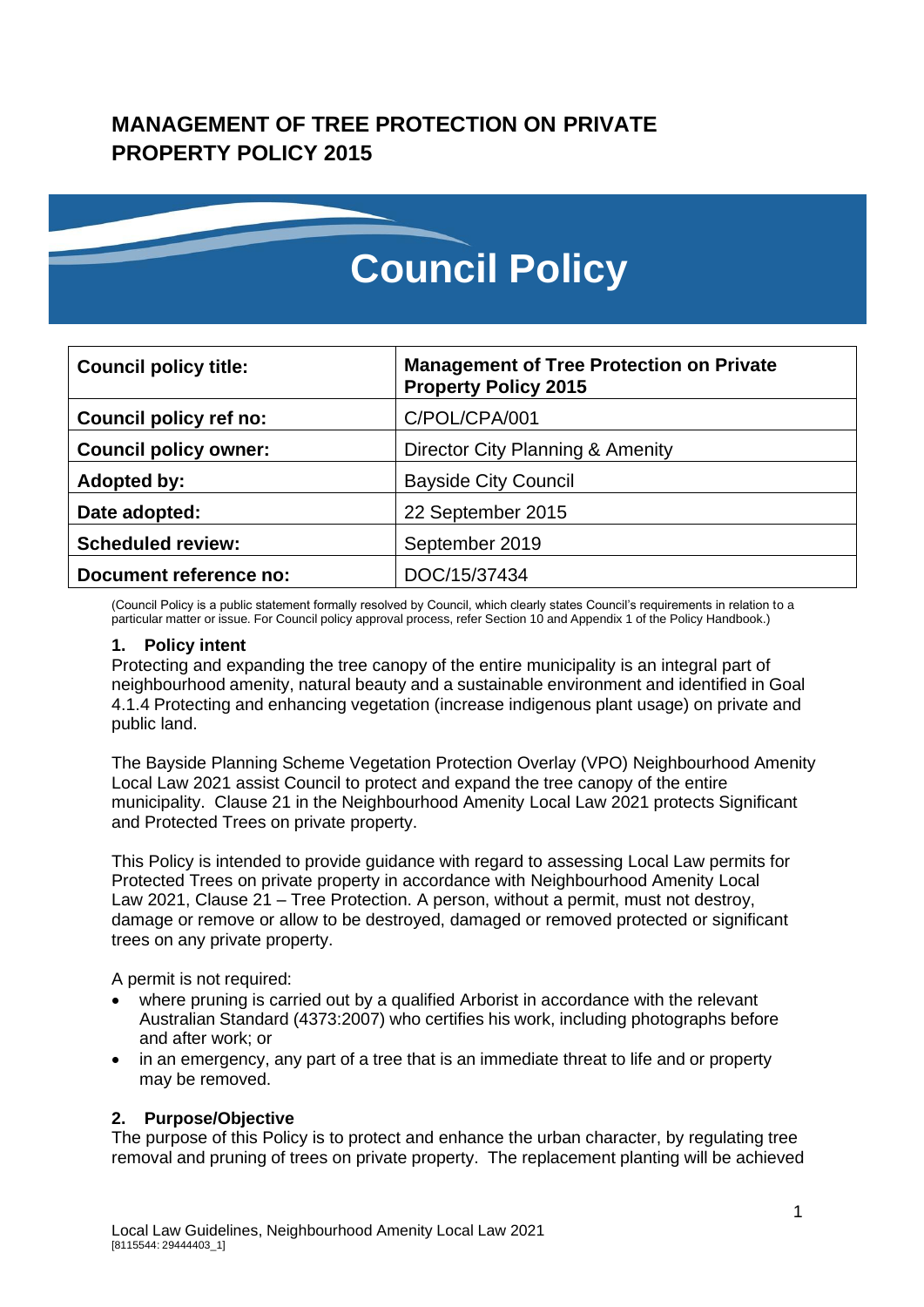using species that are suitable to the local vegetation character of the area and site constraints.

Protected trees can be very long-lived and provide a sense of character and identity to an area. They also contribute significantly to modifying the impacts of living in an urban environment, including reducing runoff into drains, reducing air temperatures, capturing dust particles and pollutants in the canopy, increasing property values, providing natural protection from the sun, contributing to psychological well-being and providing habitat for local fauna.

An increasing density of urban development means that the number of large trees on private land is decreasing, therefore the health and sustainability of these trees is becoming increasingly important.

Decisions made in respect to tree removal permits need to consider the property owner's needs, any risk or damage to persons or property and the impact of the tree removal on the environment and local amenity.

#### **Objectives:**

- to guide the decision making for tree removal permits for protected trees on private property;
- to guide the selection of replacement planting on private property where tree removal permits are granted, in order to enhance local amenity and urban character; and
- to encourage all tree pruning works to comply with the appropriate Australian Standards.

#### **3. Scope**

This Policy is limited in its application to trees that are protected under Neighbourhood Amenity Local Law 2021.

A protected tree is a tree with a single, or combined trunk circumference greater than 155 centimetres measured at one metre above ground level, excluding species which are declared Noxious Weeds or an immediate hazard.

This Policy does not apply to exemptions and determinations made by the Responsible Authority regarding trees protected by the Bayside Planning Scheme. This includes, but is not limited to:

- Heritage Overlay;
- Significant Landscape Overlays;
- Native vegetation (Clause 52.17 Planning Scheme);
- Vegetation Protection Overlay;
- Significant Trees on Council's Significant Tree Register (refer instead Significant Trees Management Policy 2013); and
- Vegetation on land owned or managed by Council (refer instead Street and Park Tree Management Policy 2011).

#### **4. Roles & Responsibilities**

| Role                               | Responsibility                                             |
|------------------------------------|------------------------------------------------------------|
| <b>Policy Development</b>          | <b>Manager Amenity Protection</b>                          |
| Policy Implementation              | <b>Coordinator Investigations</b>                          |
| <b>Policy Evaluation</b>           | <b>Manager Amenity Protection</b>                          |
| <b>Policy Review</b>               | Manager Amenity Protection with Coordinator Investigations |
| Decision Making - Tree pruning and | As per section 7.5                                         |
| removal permits                    |                                                            |
| Tree replacement                   | As per section 8                                           |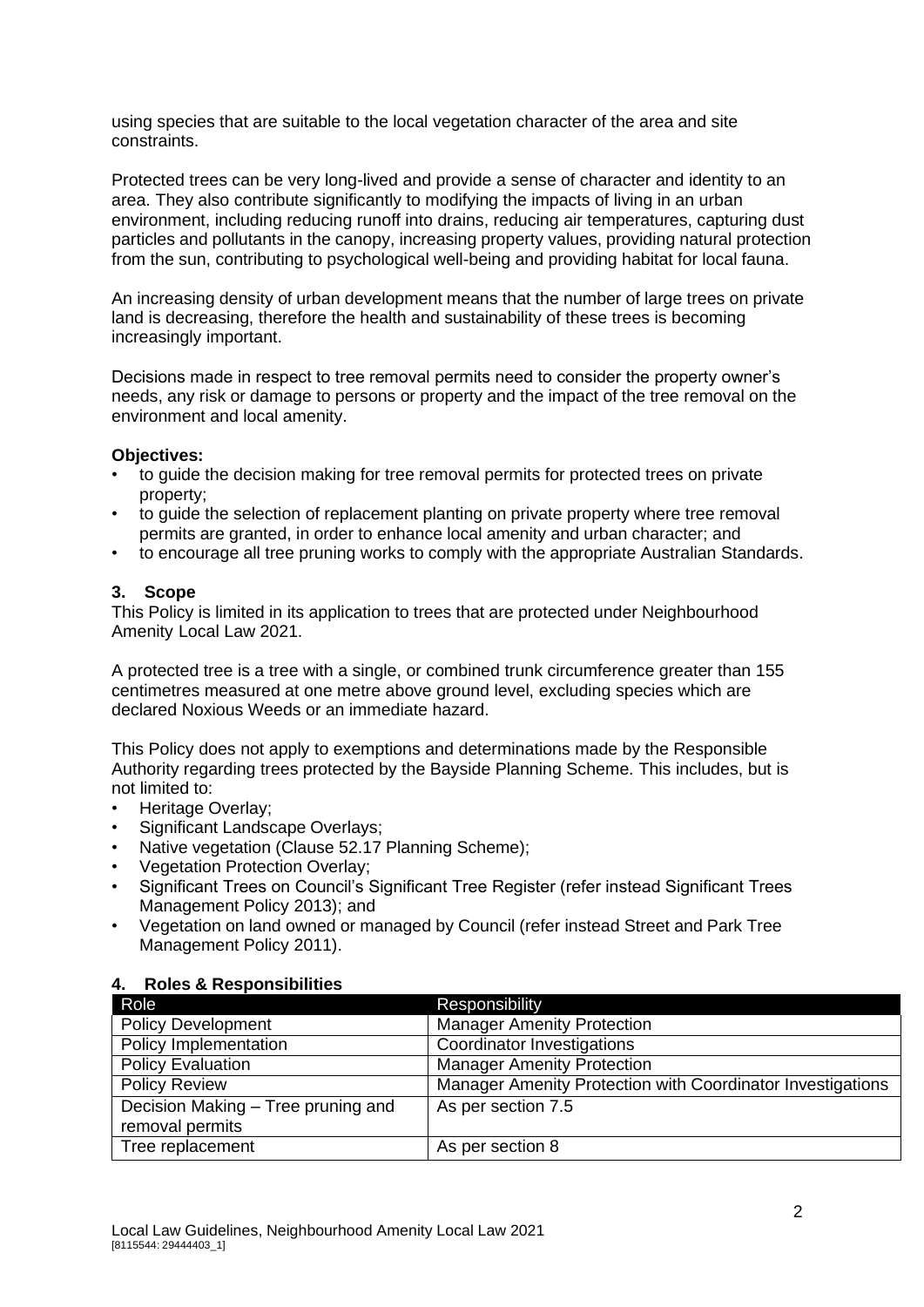#### **5. Monitoring, evaluation & review**

The effectiveness of the *Local Law Tree Permit Policy* will be reviewed by the Amenity Protection Department and will consider input from community stakeholders. Information on applications and decisions will be maintained in Council's record management system.

#### **6. Policy statement**

Bayside City Council has committed to providing high-quality living environments for residents, ratepayers and visitors.

Bayside's vegetation makes an important contribution to local amenity, sense of place, neighbourhood character, landscape values and cultural heritage. It enhances local climatic conditions by providing shade, wind protection and relief from the urban heat island effect. In some locations, vegetation also contributes to native fauna habitat and local biodiversity.

Bayside City Council is committed to protecting and enhancing vegetation cover because it is regarded as integral to municipal identity and underlying land values. Recent research has confirmed that the tree canopy is gradually being eroded. Large trees are being lost due to land development, risk aversion, infrastructure and property maintenance, climate variability, natural attrition, pests and disease.

A proactive approach to protecting and enhancing vegetation cover is required in order to maintain the high levels of amenity and distinctive character of Bayside's suburbs.

Council applies a range of regulatory and operational measures aimed at protecting vegetation on both private and public land. In relation to private land, two legal instruments facilitate vegetation protection and replacement:

- Neighbourhood Amenity Local Law 2021 (Clause 21 Tree Protection)
- *Bayside Planning Scheme* (under provisions listed in Section 3 of this policy and through the use of planning permit conditions).

#### **7. Tree removal permit**

A Permit is required to remove a tree described in Clause 21 of the Local Law. Applications are made in writing using a standard template and must be adequately supported with the nominated information.

Tree removal applications need to include a plan for planting suitable replacement canopy tree or trees (information in section 8). Approved replacement trees may be subject to inspection by Council Officers after planting and failure to plant or removal shall be considered a breach of permit.

#### **7.1 Assessment**

The preliminary assessment includes inspection of the tree's health and structure to determine if the tree is dead or structurally unstable. Permits are granted to remove dead or hazardous trees. Refer to Attachment A, Preliminary Assessment.

For trees not identified as structurally unstable or dead, a full tree removal assessment is undertaken. Refer to Attachment B, Tree Removal Assessment.

A *Quantified Tree Risk Assessment (QTRA)* is only completed to assess a tree's risk where it is identified on the application form that the tree removal is required as it is poses a danger to people or surrounding infrastructure. When a tree is assessed using the QTRA and an unacceptable risk of harm is identified, a Permit to remove the tree will be issued.

For a tree-failure hazard to exist there must be potential for failure of the tree and potential for injury or damage to result. The assessment will consider the likelihood of a combination of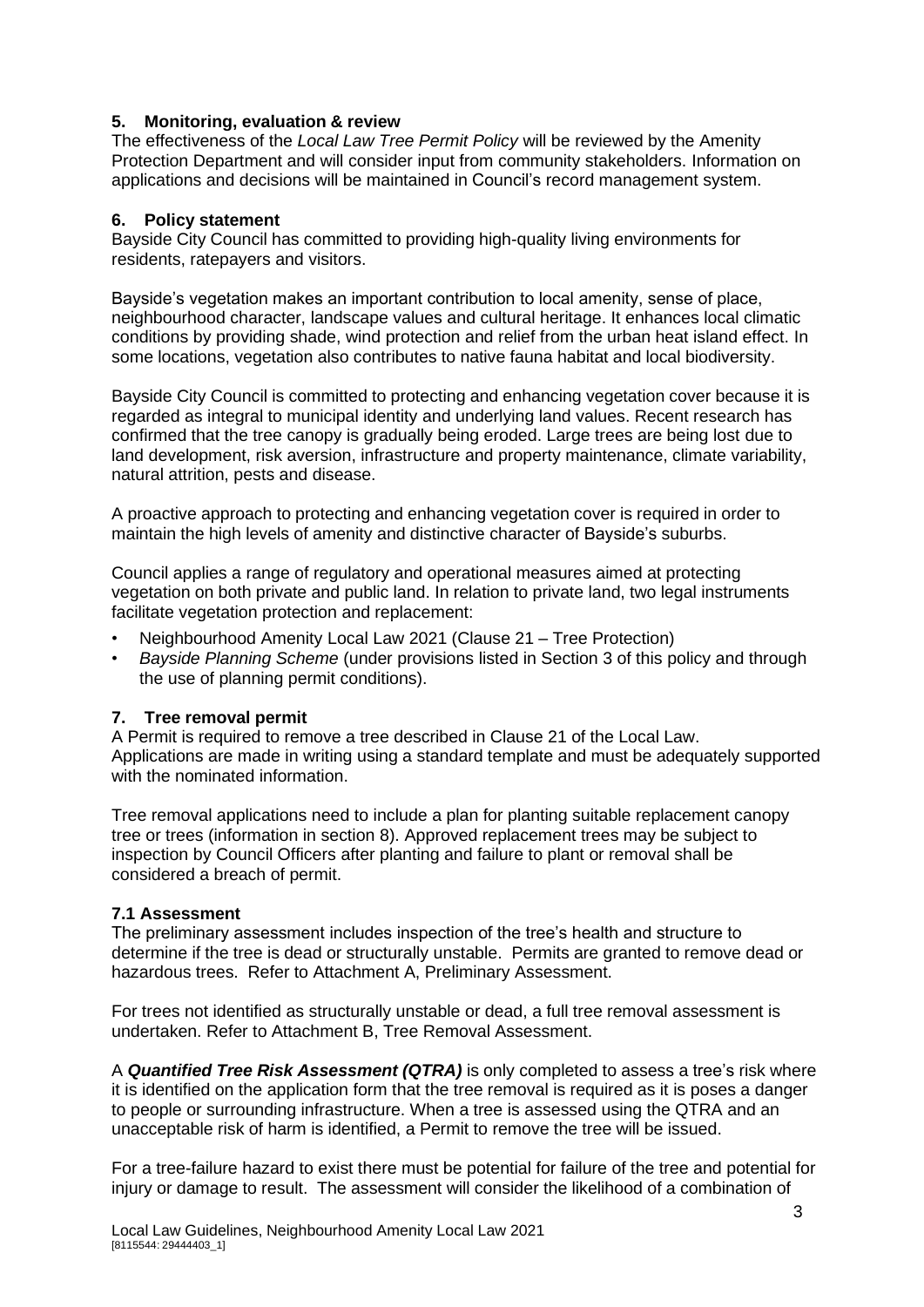tree failure, harm to people and property and the likely severity of the harm. Refer to Attachment C.

#### **Other considerations:**

Officers assessing applications are to take into consideration all relevant matters, and specifically, any evidence supplied in the form of:

- a) a report by a qualified Arborist where the report assesses the tree as posing an unacceptable risk;
- b) a report by a Structural Engineer where the report assesses that the tree is the primary cause of damage to the structure; and
- c) a landscaping proposal that includes suitable canopy tree replacements, for trees proposed to be removed.

When considering a) and b) above the report MUST contain verifiable information on which the conclusions are drawn.

#### **7.2 Pruning trees on private property**

Pruning should be carried out by a qualified Arborist in accordance with the relevant Australian standard (the current standard is Australian Standard 4373:2007 Pruning of Amenity Trees). This standard encourages pruning practices and procedures that reduce the potential for a tree hazard developing, branch failure, fungal infection or premature tree death. Local Law 2021 states that a permit is required for a tree described in clause 21 of that local law to be cut, trimmed, lopped or pruned. Applications should be in the standard form and be adequately supported with relevant information.

A permit is not required:

- where pruning is carried out by a qualified arborist in accordance with the relevant Australian Standard (4373:2007) who certifies his work, including photographs before and after work; or
- in an emergency, any part of a tree that is an immediate threat to life and or property may be removed.

Lopping, topping or flush cutting are not promoted practices as the indiscriminate removal of trunks or leaders at internodal points in the crown may lead to the development of poorly attached epicormic growth.

#### **7.3 Tree pruning / removal in emergency circumstances**

In an emergency, that part of a tree that is an immediate threat to life and or property may be removed without a permit.

## **7.4 Branches overhanging properties**

Where a permit is required to cut, trim, lop or prune limbs that overhang a property boundary, the owner of the tree (if not the applicant) will be provided with a copy of any permit issued.

It is noted that a permit does not change any common law rights and obligations relating to overhanging branches.

#### **7.5 Decision making for Tree Removal and Pruning Permits**

Tree assessments are undertaken by Council's arborist in accordance with section 7.1, 7.2, 7.3 and 7.4. The Coordinator Investigations will inform the applicant of the decision made by Council.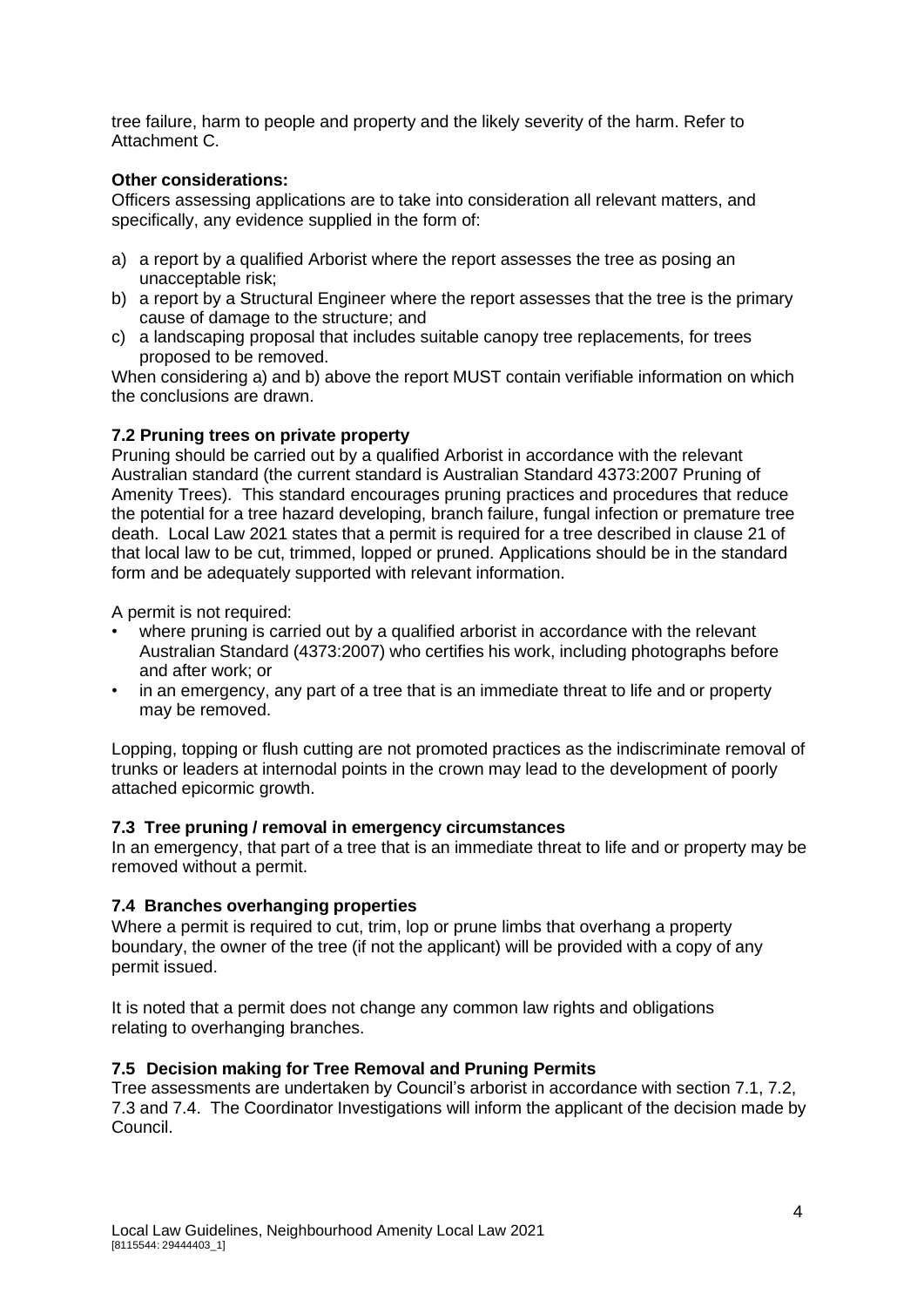If an applicant is dissatisfied with the decision in relation to the application, the applicant may apply in writing for an internal review of the decision. The internal review will be conducted by the Manager Amenity Protection.

The applicant can appeal the decision made by the Manager Amenity Protection not to grant a tree removal permit to Council under the Local Law 2021 clause 88

#### **7.6 Tree Assessment Definitions**

The tree assessment definitions are provided in Attachment D and section 10 of this Policy.

#### **8. Replacement Planting**

In order to enhance the overall tree canopy cover, Council aims to:

- achieve a net increase in the number of canopy trees on both private and public land; and
- encourage the planting of canopy trees of sufficient scale to contribute to the diversity of the canopy.

#### **Preferred tree planting ratios and scale**

| Application type                                                       | Preferred number of<br>canopy trees                               | Preferred scale of trees                                                                                |
|------------------------------------------------------------------------|-------------------------------------------------------------------|---------------------------------------------------------------------------------------------------------|
| 1. Tree removal under<br><b>Neighbourhood Amenity</b><br>Local Lav2021 | A minimum of one<br>canopy tree for every<br>canopy tree removed. | Replace canopy trees with new<br>trees expected to mature to<br>achieve the heights specified<br>below. |

#### **8.1 Tree Replacement Planting Height**

- Where the existing tree is 20 metres or less, the existing tree will be replaced with a tree capable of achieving a minimum of 75% of the existing tree's size; or
- Where the existing tree is 21 metres or greater, the existing tree will be replaced with one tree capable of achieving a minimum of 75% of the existing tree's size, or with two trees, one of which is capable of reaching a minimum height of 15 metres at maturity.

Applications are assessed and consideration will be given to site constraints and available tree replacement planting zones (refer to information in section 8.2 and 8.3). Alternative canopy heights may be approved in exceptional circumstances, for example where there are existing medium to large trees (greater than eight metres) on the site or there is insufficient set back to accommodate the tree root zone of a larger canopy tree.

Replacement trees that have been approved by Council may be inspected. Failure to plant, or removal, of the approved replacement tree will be considered a breach of permit.

#### **8.2 Site constraints**

Canopy trees should be included on all Replacement Planting Plans unless evidence is provided by a suitably qualified professional to the satisfaction of Council, that:

- there is insufficient soil volume to support the long-term viability of a canopy tree suitable to the locality; and
- the planting of a tree in a particular location would likely cause damage to property or infrastructure services, a substantial nuisance to adjoining property owners, or a traffic hazard that cannot be avoided or mitigated without unreasonable expense.

#### **8.3 Tree Planting Zone**

New canopy trees need to be carefully located and managed in order to promote tree growth and vitality; and to reduce the likelihood of long-term damage to buildings and infrastructure.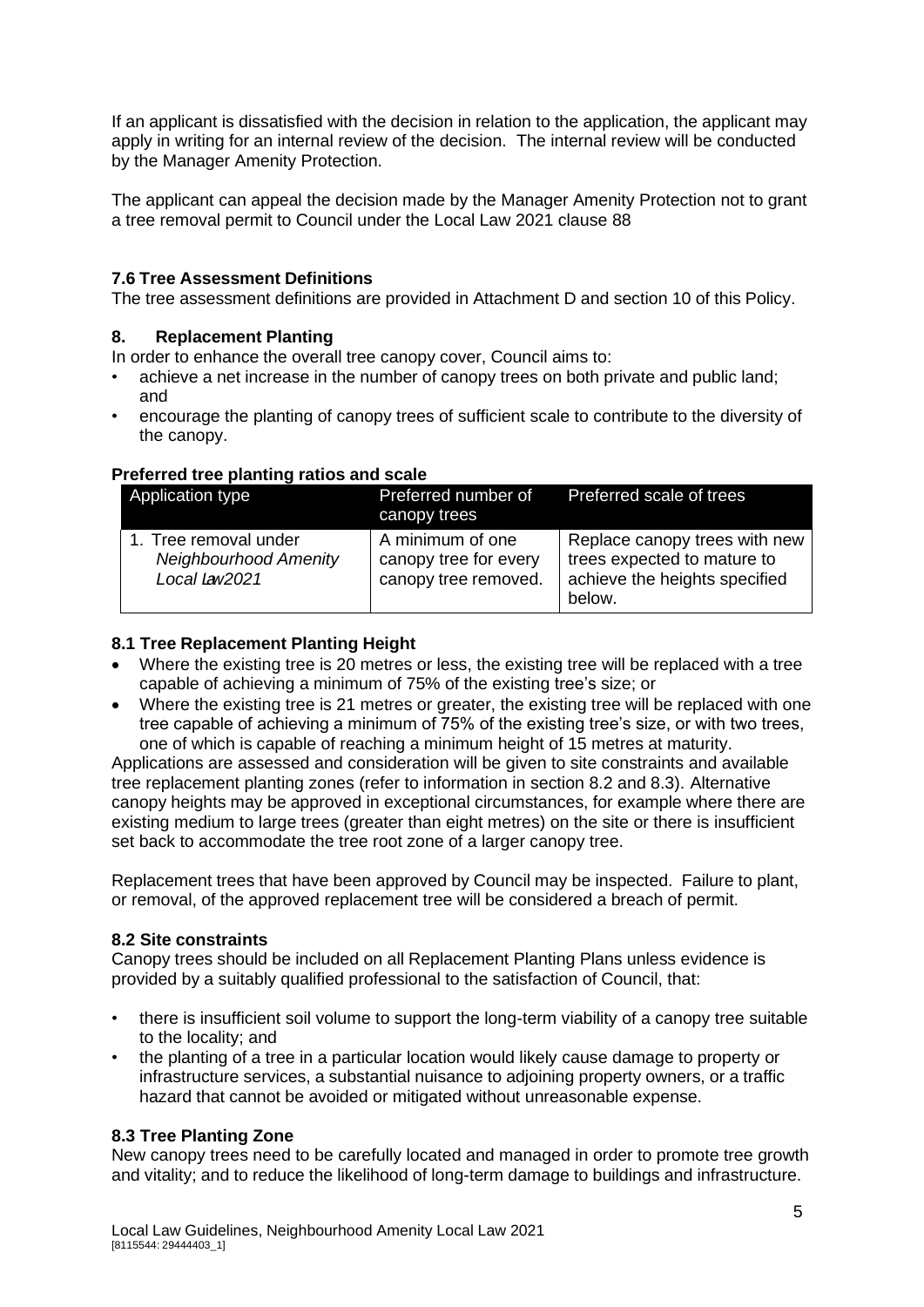In order to ensure optimal conditions a Tree Planting Zone must be identified around each proposed new canopy tree and around canopy trees that are to be retained. The size of the Tree Planting Zone is based on the tree canopy spread (width) at maturity.

Tree Planting Zones should be sited and designed in accordance with the following guidelines:

- trees should be planted in locations where they will have access to sunlight and water;
- trees should be centred within their Tree Protection Zones in order to encourage even growth;
- trees should be planted outside of easements and in accordance with service authority guidelines (e.g. near sewer and water mains and power lines);
- overlapping of Tree Protection Zones should be minimised;
- Tree Protection Zones should be clear of buildings, hard surfaces and clothes lines. Where buildings or hard surfaces do encroach, applicants must demonstrate how healthy tree growth will be promoted and structural damage avoided;
- paved surfaces should be constructed of water-permeable materials;
- mulching to a minimum depth of 50mm should be installed throughout the majority of Tree Protection Zones. Mulched areas may include understorey planting; and
- where tank water is available, the installation of automatic drip irrigation is encouraged.

#### **8.4 Species selection**

The structure and mass of a tree's canopy is one of the most defining aspects of the character that it contributes to an area. Refer to Attachment E for a list of tree species.

#### Reports regarding vegetation character can be found at

http://www.bayside.vic.gov.au/search\_results.php?g=vegetation+character+assessment These reports identify significant vegetation characteristics that form a major element of a distinctive urban character in the municipality, particularly in Beaumaris and Black Rock. Replacement trees are to be approved by the Manager Amenity Protection.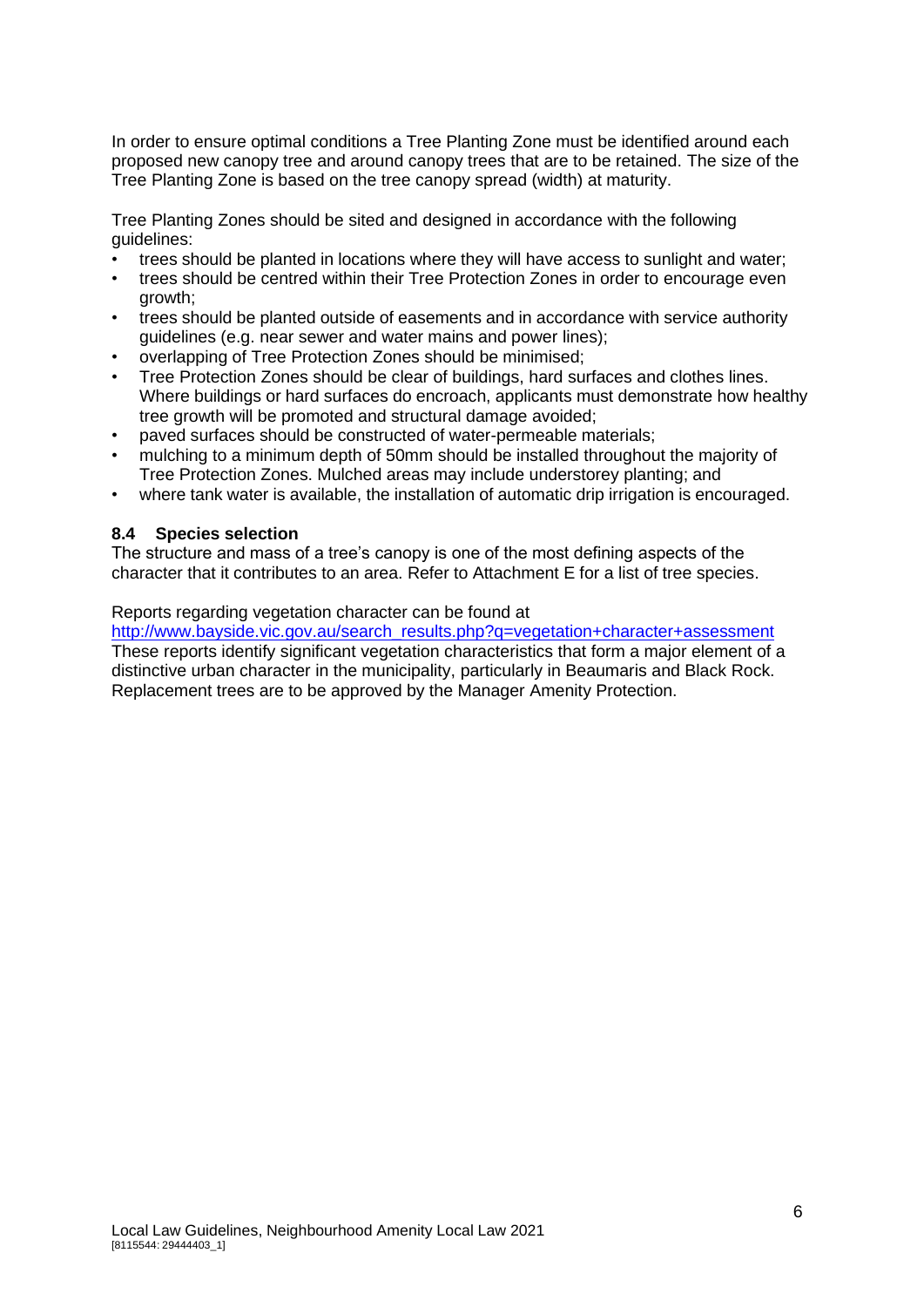#### **9. Related documents**

| <b>Policies</b>   | <b>Significant Tree Management Policy 2013</b>             |
|-------------------|------------------------------------------------------------|
| Legal             | Bayside City Council, Neighbourhood Amenity Local Law 2021 |
|                   | Victorian Human Rights Charter                             |
| <b>Procedures</b> |                                                            |
| <b>Guidelines</b> | <b>Customer Focus Guideline</b>                            |

#### **10. Definitions & Abbreviations**

| Term                    | Meaning                                                                                                                                                                                                                             |
|-------------------------|-------------------------------------------------------------------------------------------------------------------------------------------------------------------------------------------------------------------------------------|
| <b>Protected Tree</b>   | A Protected Tree is a tree with a single trunk circumference or<br>combined trunk circumference greater than 155 centimetres<br>measured at one metre above ground level but excluding species<br>which are declared Noxious Weeds. |
| <b>Significant Tree</b> | Are located on private property and public land or a tree listed on<br>the Significant Tree Register.                                                                                                                               |
| <b>Tree</b>             | Any perennial plant having one or more permanent, woody, self-<br>supporting trunks and with branches forming a crown, and<br>includes all parts of the plant whether above or below ground.                                        |
| Canopy tree             | A tree which has, or at maturity is likely to have, sufficient height<br>and canopy characteristics to make a positive contribution to local<br>amenity, sense of place, microclimate and/or biodiversity.<br>Minimum 8 x 4 metres. |
| Indigenous tree         | Native species that were present in the original vegetation<br>communities of the suburb, excluding cultivars and varieties<br>thereof.                                                                                             |
| Native tree             | Species that are endemic to Australia, may include indigenous<br>(including cultivars and varieties of indigenous species).                                                                                                         |
| Exotic tree             | Species whose natural habitat is exclusively outside of Australia.                                                                                                                                                                  |
| Weed species            | Species identified as:                                                                                                                                                                                                              |
|                         | (a) a State prohibited weed;                                                                                                                                                                                                        |
|                         | (b) a regionally prohibited weed;                                                                                                                                                                                                   |
|                         | (c) a regionally controlled weed; or                                                                                                                                                                                                |
|                         | (d) a restricted weed;                                                                                                                                                                                                              |
|                         | under State catchment and land protection regulations.                                                                                                                                                                              |

**Please note:** This policy is current as at the date of approval. Refer to Council's website [\(www.bayside.vic.gov.au\)](http://www.bayside.vic.gov.au/) or staff intranet to ensure this is the latest version.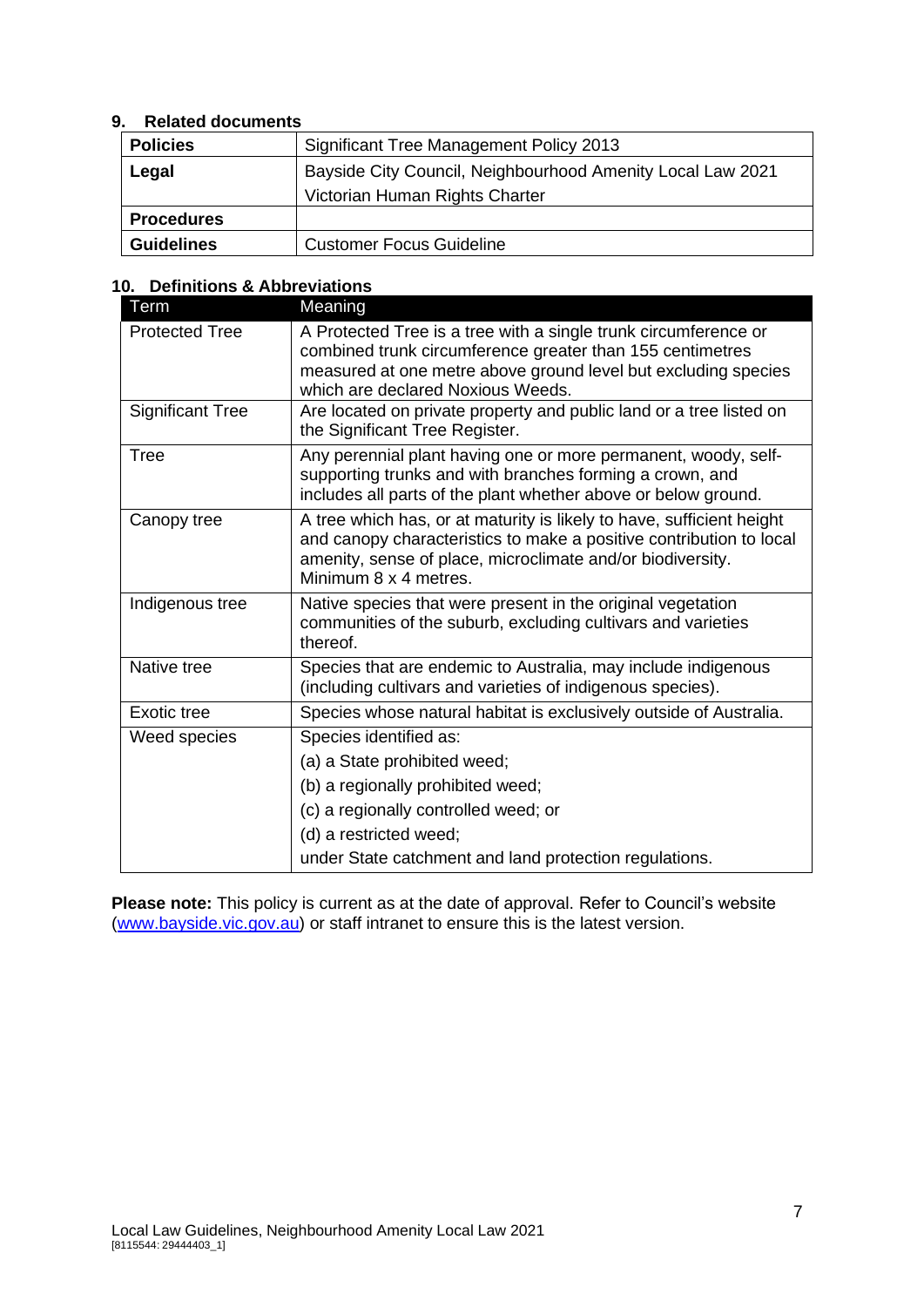## **Preliminary Assessment ATTACHMENT A**

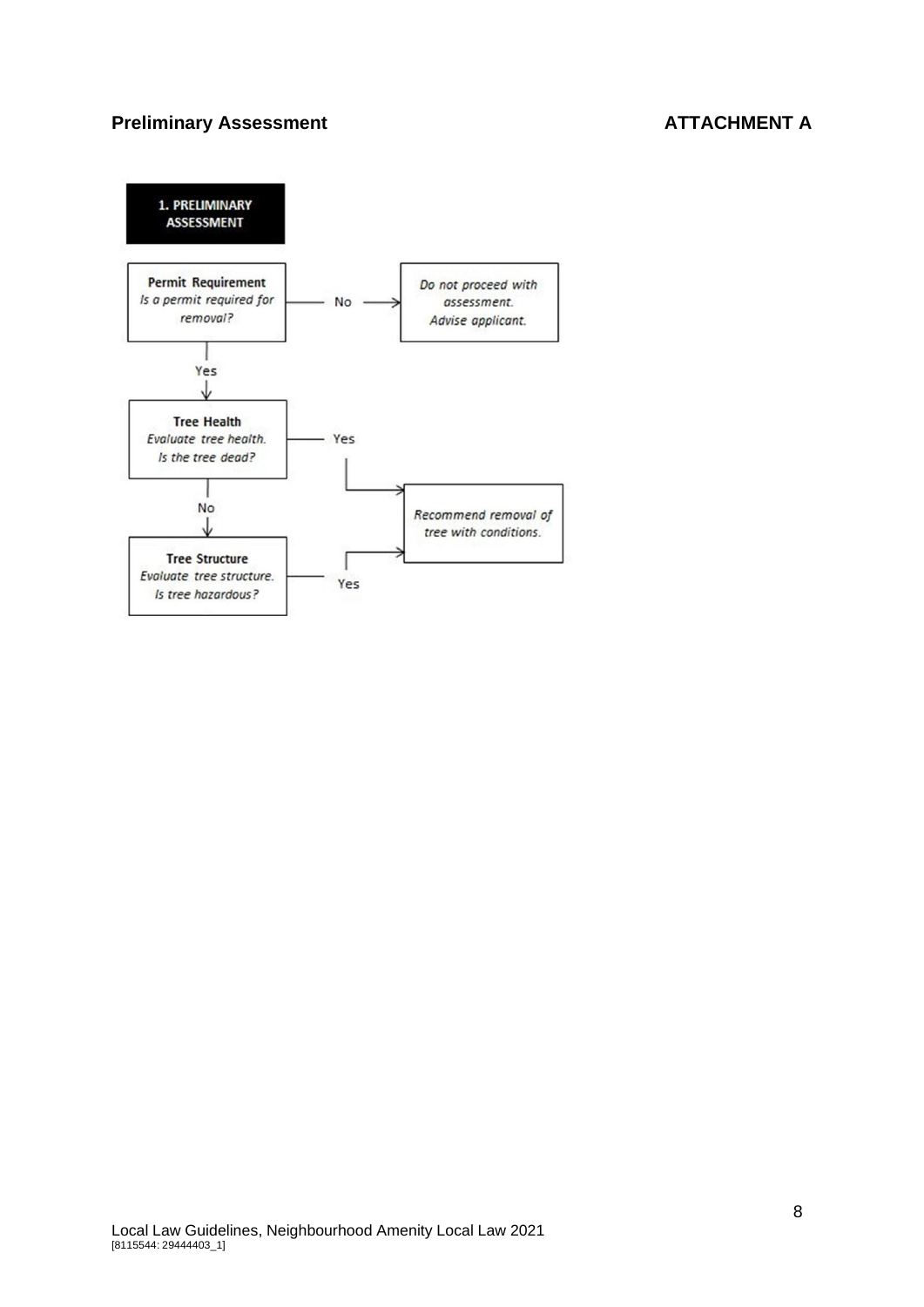#### **Tree Removal Assessment ATTACHMENT B**

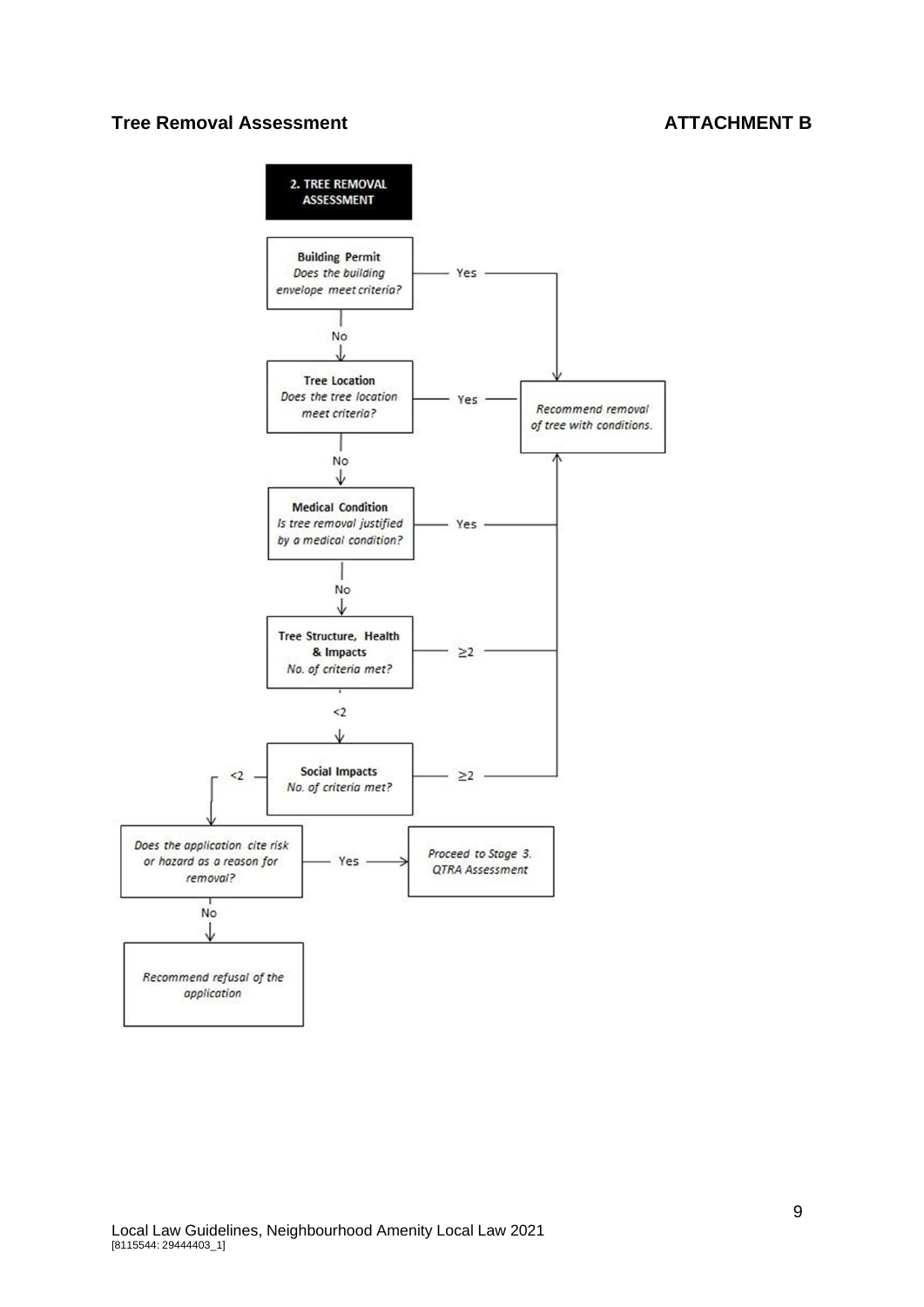## **Additional Assessment Criteria for Tree Removal Permit Applications**

## **1 Building Permits**

Where a building permit has been issued under the *Building Control Act 1993* and the permitted building(s) and/or construction works:

- are located in such a position that the subject tree is within the envelope of the permitted buildings or works;
- encroach on the tree protection zone of an existing tree by more than 40%; or
- encroach on the structural root zone of an existing tree.

A permit will be issued to remove the affected trees with Conditions, which include a requirement for replacement tree/s.

Where a Building Permit has been issued under the *Building Control Act 1993* and the above criteria do not apply the application must be assessed in accordance with Table 1.

| Works proposed                                                                                                                                              | Assessment                                                                                                                                                                                                                                                                                                                                                       | Recommendation                                                                |
|-------------------------------------------------------------------------------------------------------------------------------------------------------------|------------------------------------------------------------------------------------------------------------------------------------------------------------------------------------------------------------------------------------------------------------------------------------------------------------------------------------------------------------------|-------------------------------------------------------------------------------|
| New dwelling, or alterations<br>and additions to existing<br>dwellings including<br>extensions to the dwelling<br>or garages built as part of<br>the house. | The applicant can demonstrate to<br>Council's satisfaction that:<br>the proposed works cannot be<br>redesigned;<br>appropriate arboricultural<br>techniques as detailed in the<br>submission of an arborist<br>report cannot be employed in<br>order to retain the tree; and<br>compensatory replacement<br>$\bullet$<br>planting can be established on<br>site. | <b>Approval</b><br>Subject to a condition<br>requiring replacement<br>tree/s. |
|                                                                                                                                                             | The applicant cannot satisfy the<br>above requirement.                                                                                                                                                                                                                                                                                                           | <b>Refusal</b>                                                                |
| Tennis courts, patios,<br>decks, and carports.                                                                                                              | The proposed works cannot<br>incorporate retention of the subject<br>tree.                                                                                                                                                                                                                                                                                       | <b>Refusal</b><br>Where Building<br>Permit not granted.                       |

#### **Table 1. Assessment method for tree removal**

## **2 Tree Location**

A Permit will be issued where a report from a licensed and/or qualified person in their field provides evidence that the tree is causing structural damage to a building, services or infrastructure or is a risk to people or property, which can only be overcome by implementing a remedy that is unreasonable or greatly disproportionate to the value of the tree or the risk posed by the tree (assessed by QTRA).

Trees located in close proximity to dwellings, garages, intersections and crossovers must be assessed in accordance with the criteria outlined in Table 2. The recommendation to the Coordinator Investigations should be consistent with the Table, unless subsequent steps in the procedure warrant a different recommendation.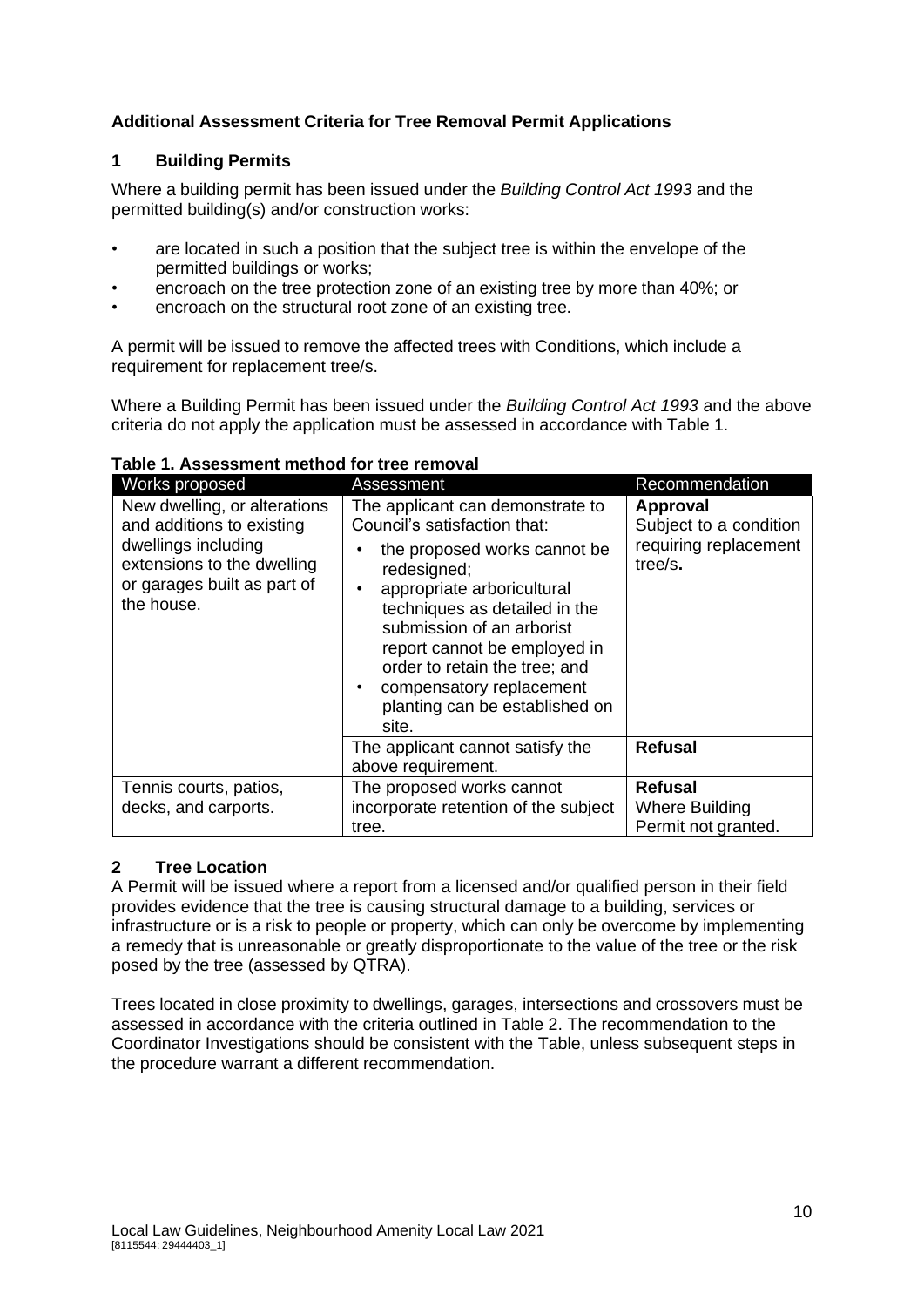#### **Table 2**

| Tree Location          | Recommendation                                                                                 |
|------------------------|------------------------------------------------------------------------------------------------|
| Within two metres of a | Removal recommended if any part of the tree trunk is within two metres                         |
| dwelling               | of an existing dwelling.                                                                       |
| Within one metre of a  | Removal recommended if the tree will outgrow the location and/or is                            |
| garage or carport      | causing damage to an existing garage or carport.                                               |
| Crossover              | Removal recommended if a crossover is approved within the structural<br>root zone of the tree. |

Conditions will include a requirement for replacement tree/s.

#### **3 Medical condition**

Where an application for tree removal:

• Where a medical certificate is provided from a doctor or specialist in the relevant field to certify that a specific tree is causing a specific allergenic problem for a resident that significantly diminishes the quality of life of that person and there is no other way of managing the problem.

A permit would be issued for removal under delegated authority, subject to referral to the relevant Manager Amenity Protection and the inclusion of appropriate conditions. Conditions will include a requirement for replacement tree/s.

#### **4 Tree health, structure and impacts**

A tree removal permit will be granted where a referral report by Council's Environmental Health, Assets, Traffic or other relevant Council Employee at Coordinator or Management level, or higher, confirms the tree has a detrimental impact on the surrounding environment/public health.

If any two of the tree health, structure and impacts criteria nominated below apply a recommendation for tree removal should be made to the Coordinator Investigations by the Arborist assessing the tree. Conditions for replacement tree/s would be included.

If none of the criteria apply, a recommendation for refusal of the application should be made to the Coordinator Investigations.

#### **Criteria**

Tree health, structure and impacts criteria:

- the health of the tree is classified as poor (definition included in **Attachment D**);
- the structure of the tree is classified as poor (definition included in **Attachment D**);
- the sustainable life expectancy of the tree is assessed at less than 5 years.

#### **5 Social considerations**

If any two of the 'Social considerations' criteria apply a recommendation for tree removal should be made to the Manager Amenity Protection subject to conditions. Conditions should include a requirement for replacement tree/s.

If less than two of following criteria apply, a recommendation for refusal of the application should be made.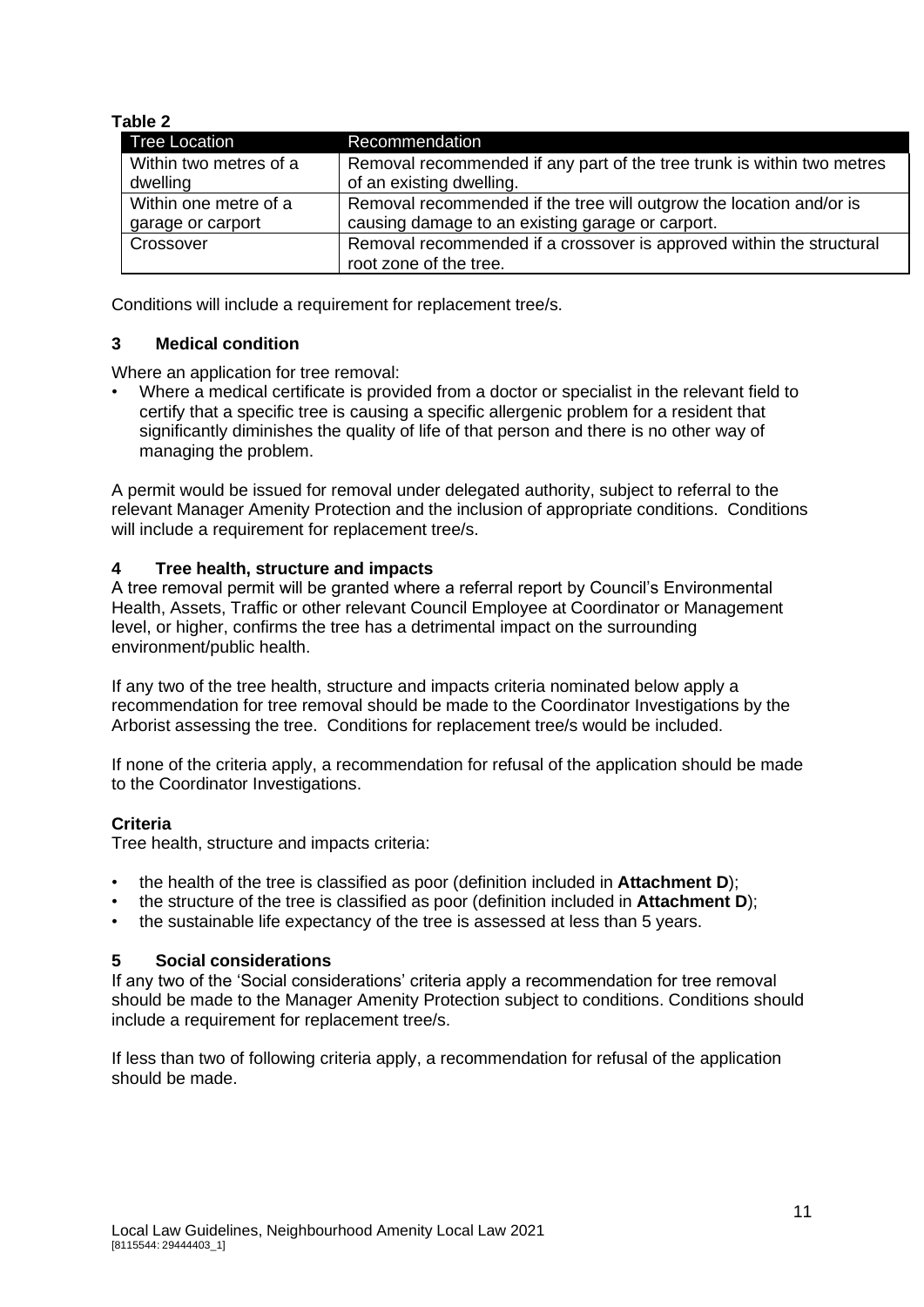## **Criteria**

Social considerations criteria:

- the amenity or character value of the tree is classified as moderate or low (definition included in **Attachment D**);
- there are at least two other trees on the property that:
	- require Council permission to remove;
	- are classified as having an amenity or character value of moderate or high;
	- have a sustainable life expectancy of more than10 years;
	- are not subject to a current removal permit application or existing permit;
- there are written letters supporting tree removal from property owners/tenants and adjacent to and opposite the property (at least four individual properties);
- demonstrate financial hardship and inability to undertake routine maintenance the applicant has no source of income to pay for the maintenance and is receiving Centrelink benefits.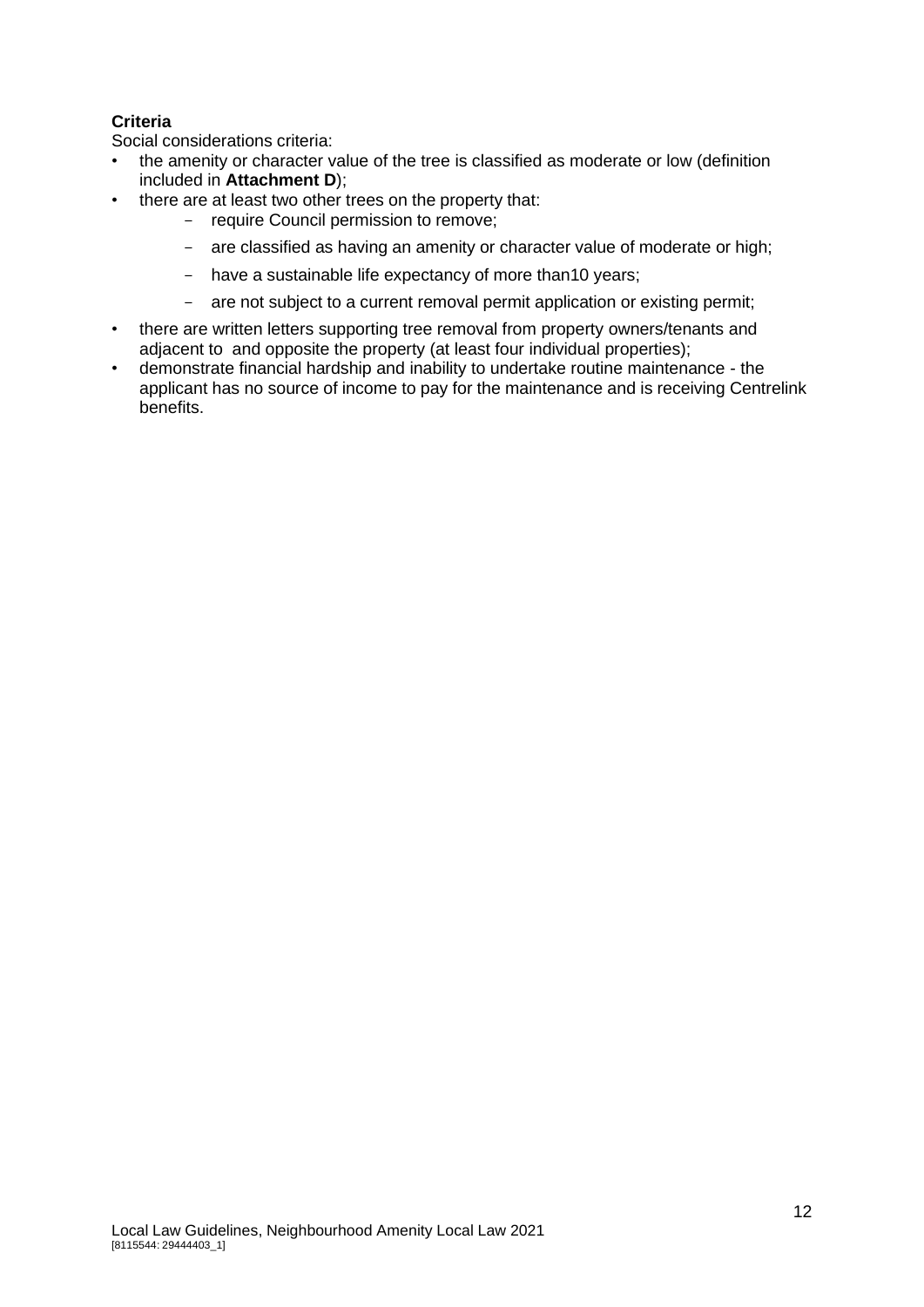# **ATTACHMENT C**

## **Tree Removal Assessment**

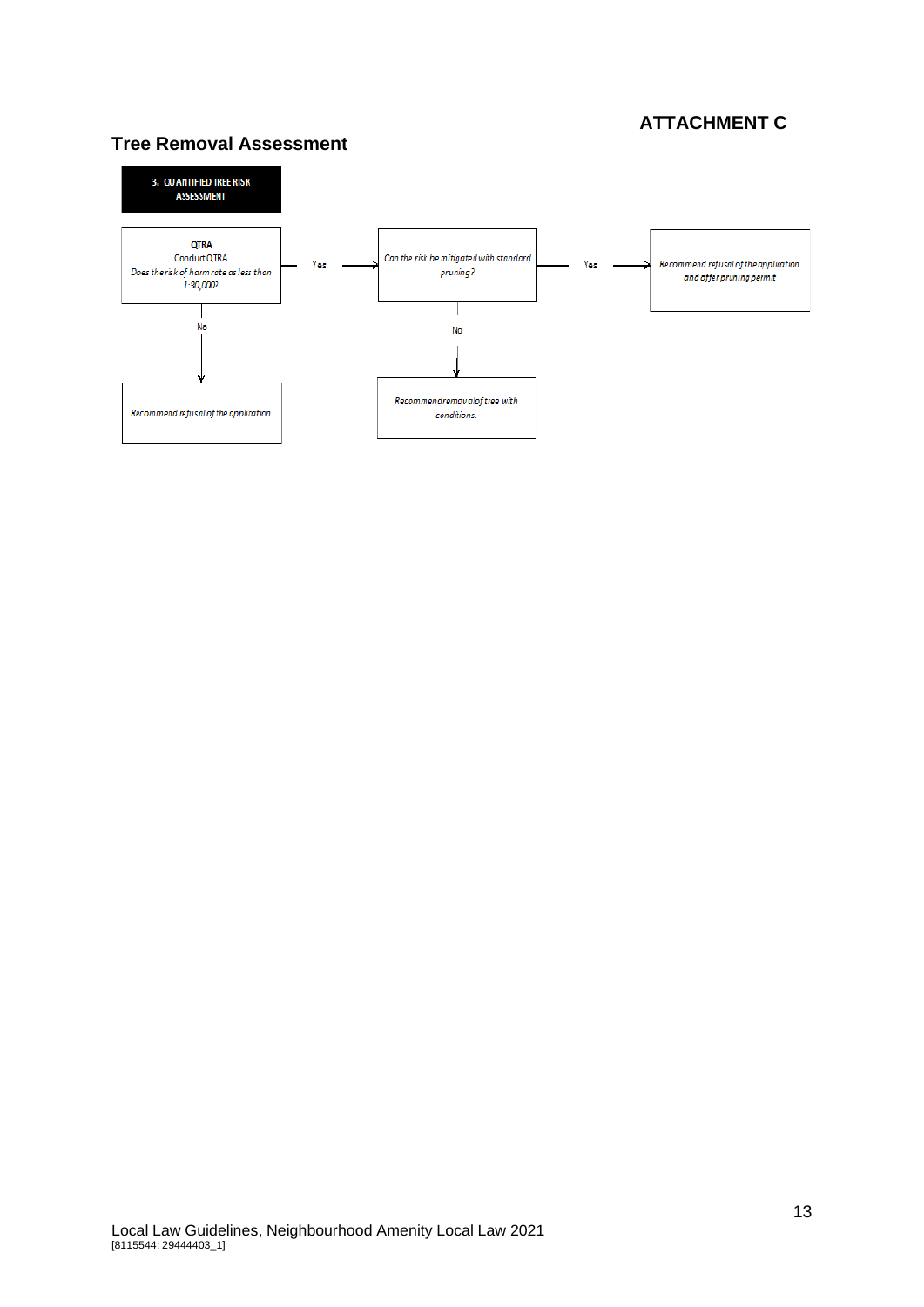#### **Quantified Risk Assessment**

Tree safety management involves limiting the risk of harm from tree failure while maintaining the benefits conferred by trees.

The Quantified Tree Risk Assessment (QTRA) system quantifies the risk of significant harm from tree failure in a way that enables tree managers to balance safety with tree values and operate to predetermine limits of tolerable or acceptable risk. Council's Arborist's have a licence to undertake a QTRA.

By quantifying the risk from tree failure as a probability, Quantified Tree Risk Assessment (QTRA) enables a tree owner or manager to manage the risk in accordance with widely applied and internationally recognised levels of risk tolerance. It provides a risk level against which mitigation strategies can be balanced to determine appropriate actions

| <b>Threshold</b>       | Description                                                                    | Action                                                                                            |
|------------------------|--------------------------------------------------------------------------------|---------------------------------------------------------------------------------------------------|
| $1/1 - 1/9,999$        | Unacceptable                                                                   | Control the risk                                                                                  |
|                        | (where imposed on                                                              | Review the risk<br>$\bullet$                                                                      |
|                        | others)                                                                        |                                                                                                   |
|                        | Risks will not ordinarily be                                                   |                                                                                                   |
|                        | tolerated                                                                      |                                                                                                   |
|                        | Tolerable                                                                      | Control the risk unless there is                                                                  |
|                        | (by agreement)                                                                 | broad stakeholder agreement to                                                                    |
|                        | Risks may be tolerated if                                                      | tolerate it, or the tree has                                                                      |
|                        | those exposed to the risk                                                      | exceptional value                                                                                 |
|                        | accept it, or the tree has<br>exceptional value                                | Review the risk<br>$\bullet$                                                                      |
| $1/10,000 - 1/999,999$ | Tolerable<br>(where imposed on                                                 | Assess costs and benefits of risk<br>control                                                      |
|                        | others)<br>Risks are tolerable if as<br>low as reasonably<br>practical (ALARP) | Control the risk only where a<br>٠<br>significant benefit might be<br>achieved at reasonable cost |
|                        |                                                                                | Review the cost<br>$\bullet$                                                                      |
| 1/1,000000 or less     | <b>Broadly Acceptable</b>                                                      | No action currently required                                                                      |
| risk                   | Risk is already ALARP                                                          | Review the risk                                                                                   |

#### **QTRA advisory risk thresholds**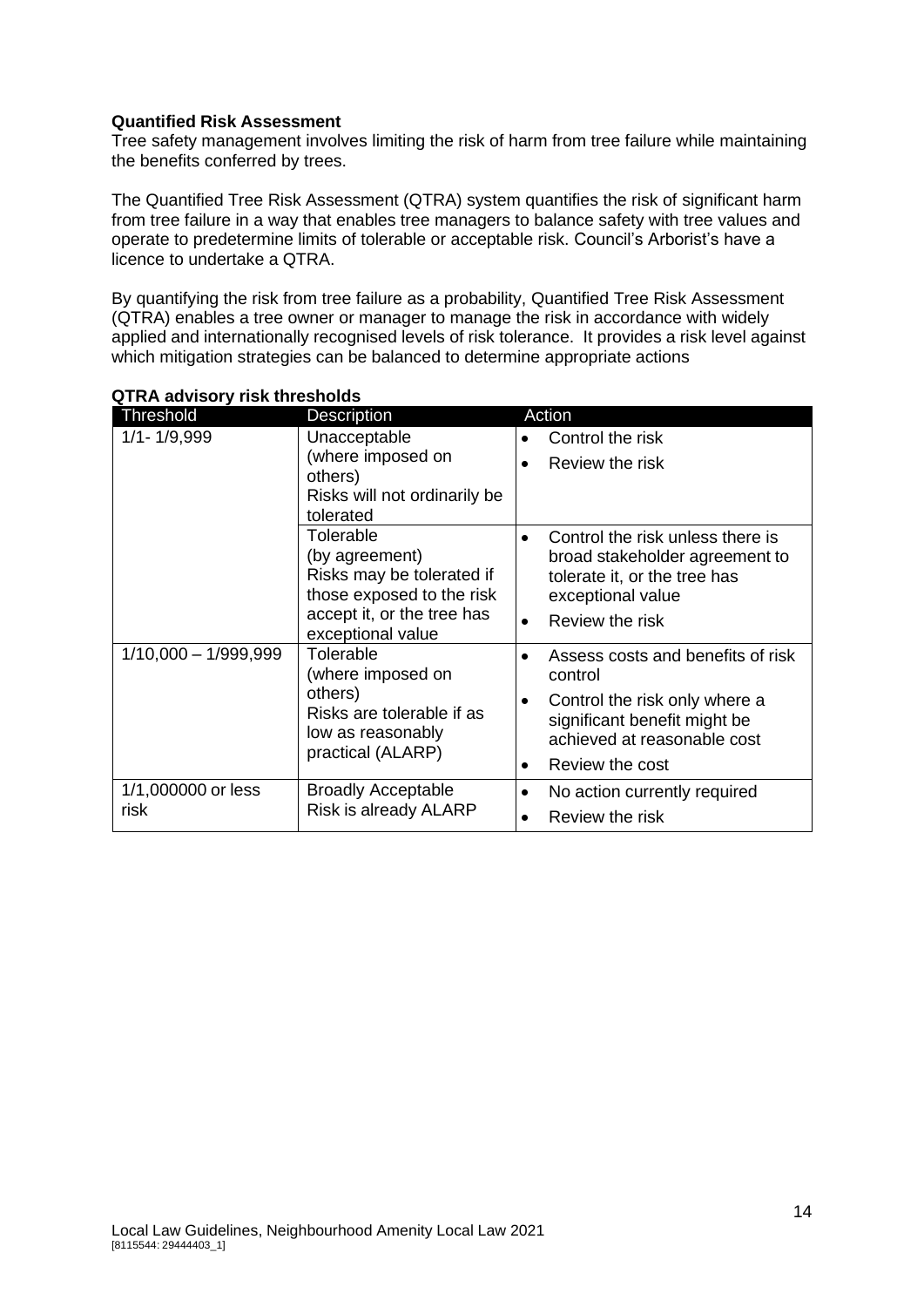## **Tree assessment definitions**

# **Origin**

## **(I) Indigenous**

The tree is endemic to the local area and has been naturally occurring since recordings of flora commenced.

## **(V) Victorian**

The tree is endemic to the state of Victoria and has been naturally occurring since recordings of flora commenced.

## **(A) Australian**

The tree is endemic to mainland Australia and has been naturally occurring since recordings of flora commenced.

## **(E) Exotic**

The tree is not endemic to any part of mainland Australia.

## **Health**

Tree health is based on vigour and vitality. In assessing health, observations are made of the following:

- foliage characteristics
- extension growth
- wound wood development
- extent of predation or disease

In many instances correct application of arboricultural management practices can revitalise a tree and extend its ability to provide a value to the community.

## **(G) Good**

- Tree displays 71-100% live canopy mass
- Foliage exhibits near optimal foliage characteristics in size, colour and density
- Tree may have low levels of tip dieback
- Tree may exhibit low levels of pest/pathogen infestation that is not expected to have a

significant impact on the long term health of the tree

## **(F) Fair**

- Tree displays 51-70% live canopy mass

- Foliage may be stunted or discoloured
- Tree exhibits less than optimal extension growth

- Tree has moderate pest/pathogen infestation which may be retarding growth and impacting on health levels, it is expected that the tree can recover with or without intervention

## **(P) Poor**

- Tree displays <50% live canopy mass
- Tree exhibits low levels of extension growth
- Tree has extensive pest/pathogen infestation and is not expected to recover from such infestation even with intervention

## - Tree may be senescent

## **(D) Dead**

- Tree has no live vascular tissue

## **Structure**

Structure refers to the physical integrity of the tree.

Natural species form may not constitute poor structure.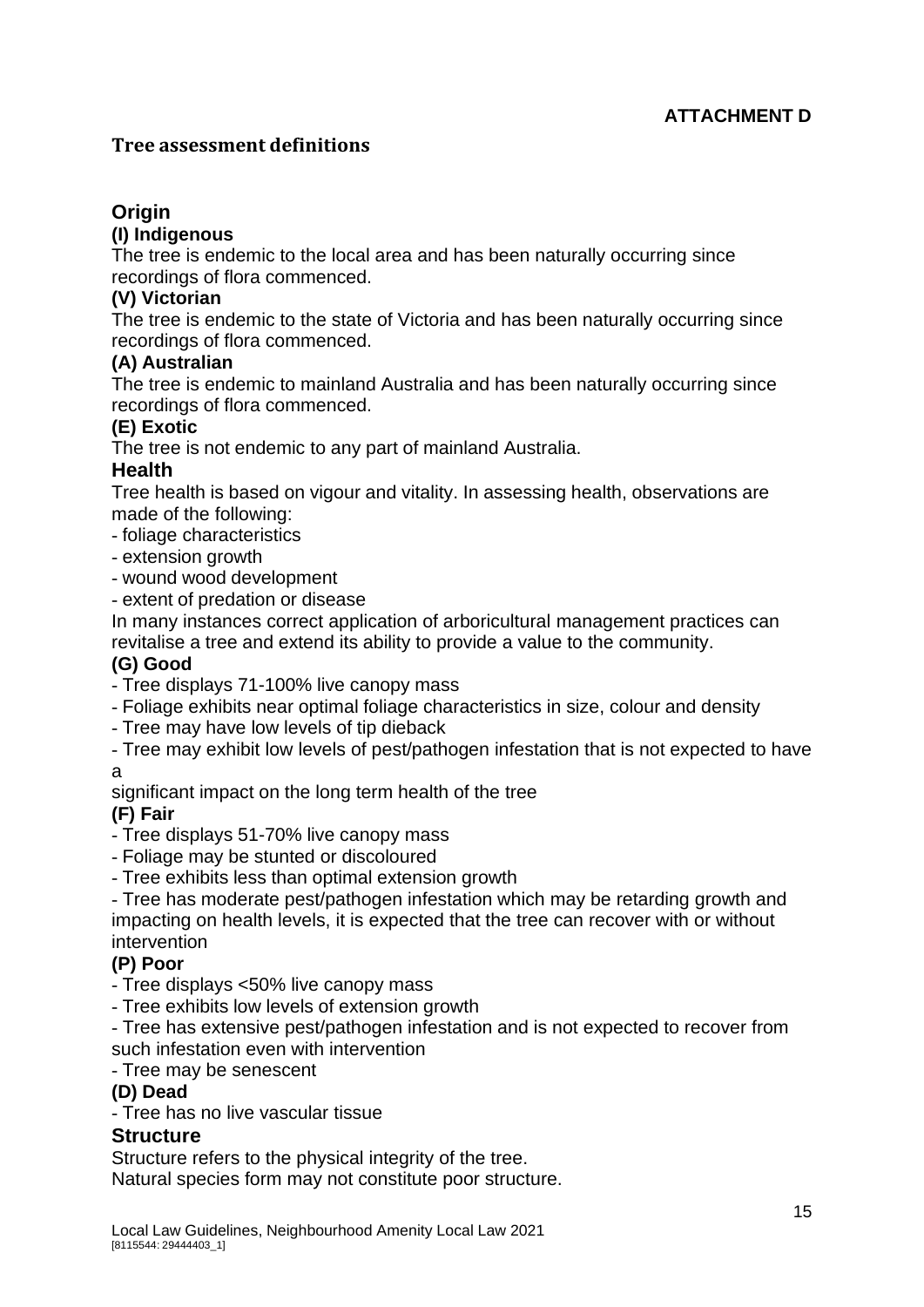Pest/pathogen damage is not directly a structural issue, however may contribute to structural issues/faults.

In assessing structure, observations are made of the following:

- Branch attachment and union formation
- Damage to trunk/roots/unions/branches

- Trunk/scaffold/tertiary branch taper

In many instances correct application of arboricultural management practices can reduce likelihood of failure to an acceptable level and extend a tree's ability to provide a value to the community.

## **(G) Good**

- Tree has good branch attachment and well-formed unions

- Tree has good trunk and scaffold branch taper

- Tree may have poor tertiary branch taper
- Tree may exhibit structural defects on tertiary branches and attachments

- Complete tree failure or major structural failure under normal environmental conditions is unlikely

- Remedial pruning works may improve the structural rating of the tree **(F) Fair**

- Tree may have poor scaffold branch/stem taper

- Tree may have poor tertiary branch taper

- Tree may have minor structural root damage/severance

- Tree may exhibit structural defects to the trunk or scaffold branches

- Majority of structural defects may be managed through current recognised arboricultural practices

## **(P) Poor**

- Tree may exhibit major structural defects to trunk and/or scaffold branch attachments

and/or roots

## **(H) Hazardous**

- Complete or major structural failure is imminent

## **Amenity Value**

The visual contribution the tree makes to the neighbourhood character.

## **(L) Low**

- Tree has poor health and/or

- Tree provides little visual contribution to the neighbourhood character

## **(M) Moderate**

- Tree has fair/good/excellent health and/or

- Tree is easily viewed from the street

## **(H) High**

- Tree has fair/good/excellent health

- Tree is highly visible from the street

- Tree is visible from other streets in the area

## **(N/A) Not Applicable**

## **Useful Life Expectancy**

The period of time that the tree is expected to maintain a positive contribution to the neighbourhood character.

## **20 yrs +**

Tree is likely a semi-mature or mature tree that is in good health and structure and is expected to maintain current levels of amenity for a minimum of 20 years.

## **10-19 yrs**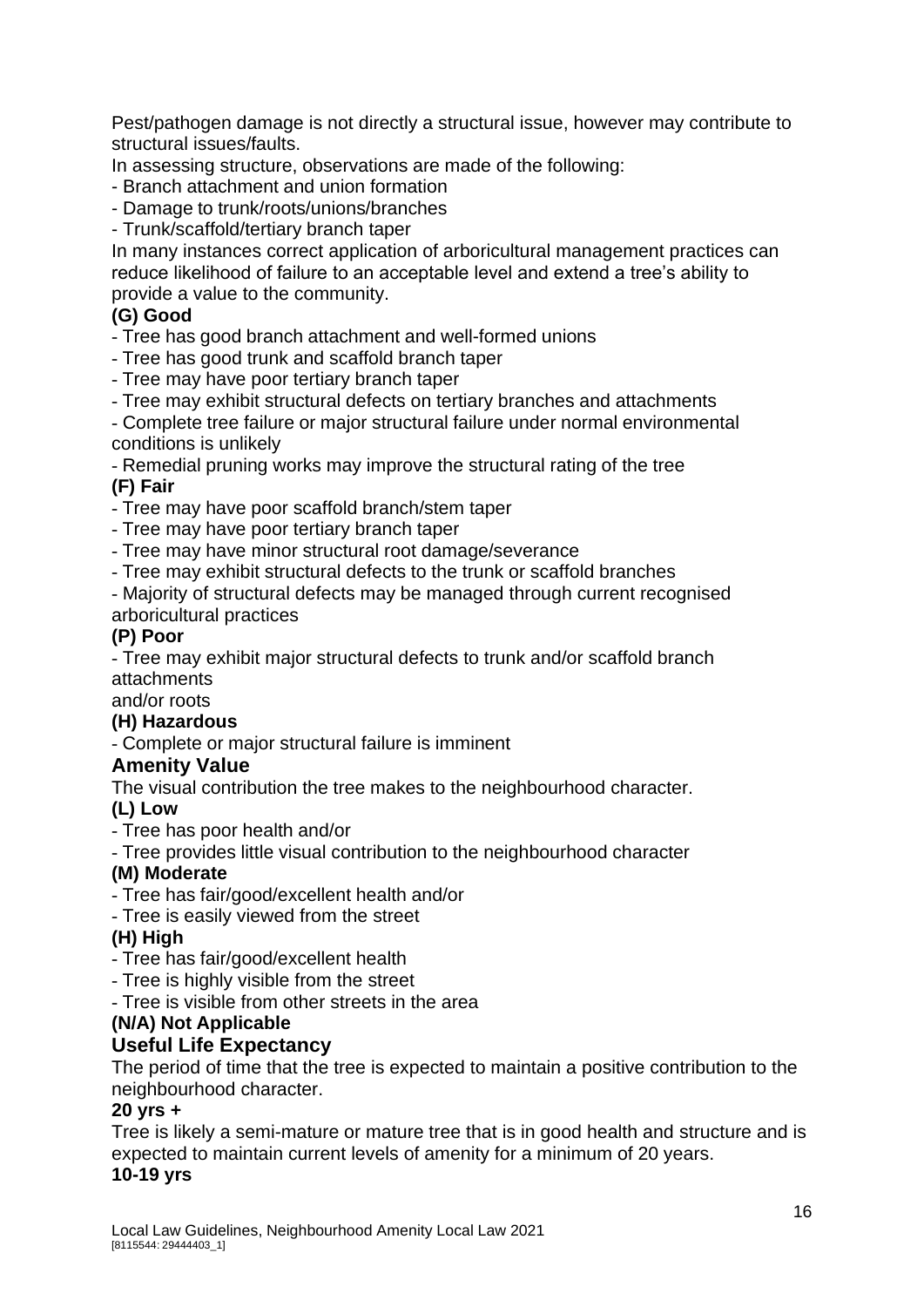Tree is likely a mature tree that is in good health and/or structure and is expected to maintain current levels of amenity for a minimum of 10 years.

## **4-9 yrs**

Tree is likely a mature tree that is in fair health and/or structure and is likely declining. It is expected that the tree is not likely to maintain current levels of amenity for more than 9 years.

## **0-3 yrs**

Tree is likely a mature tree that is in poor health and/or structure and is likely declining. It is expected that the tree is not likely to maintain current levels of amenity for more than 3 years.

## **Retention Value**

The value of the tree when considering the tree as a whole. The health, structure, amenity value and life expectancy are considered when determining this factor. The tree location on the subject site or a development proposal is not a consideration for determining retention value.

## **(H) High**

The tree is generally in good health and structure, provides high levels of amenity and is likely to do so for more than 20 years. Tree may have historic or cultural significance.

## **(M) Medium**

The tree is generally in fair to good health and structure, provides high levels of amenity and is likely to do so for up to 20 years.

## **(L) Low**

The tree is generally in fair health and structure, provides low levels of amenity and may do so for up to 10 years. The tree may be juvenile or otherwise small and easily replaced by advanced plantings or plantings that will provide similar amenity value in a reasonable timeframe.

## **(N) None**

The tree has no features that would promote retention for any reason, such as a dead tree or one that provides no amenity value.

## **(O) Trees on other property**

Any tree located outside the subject site is to be retained and protected.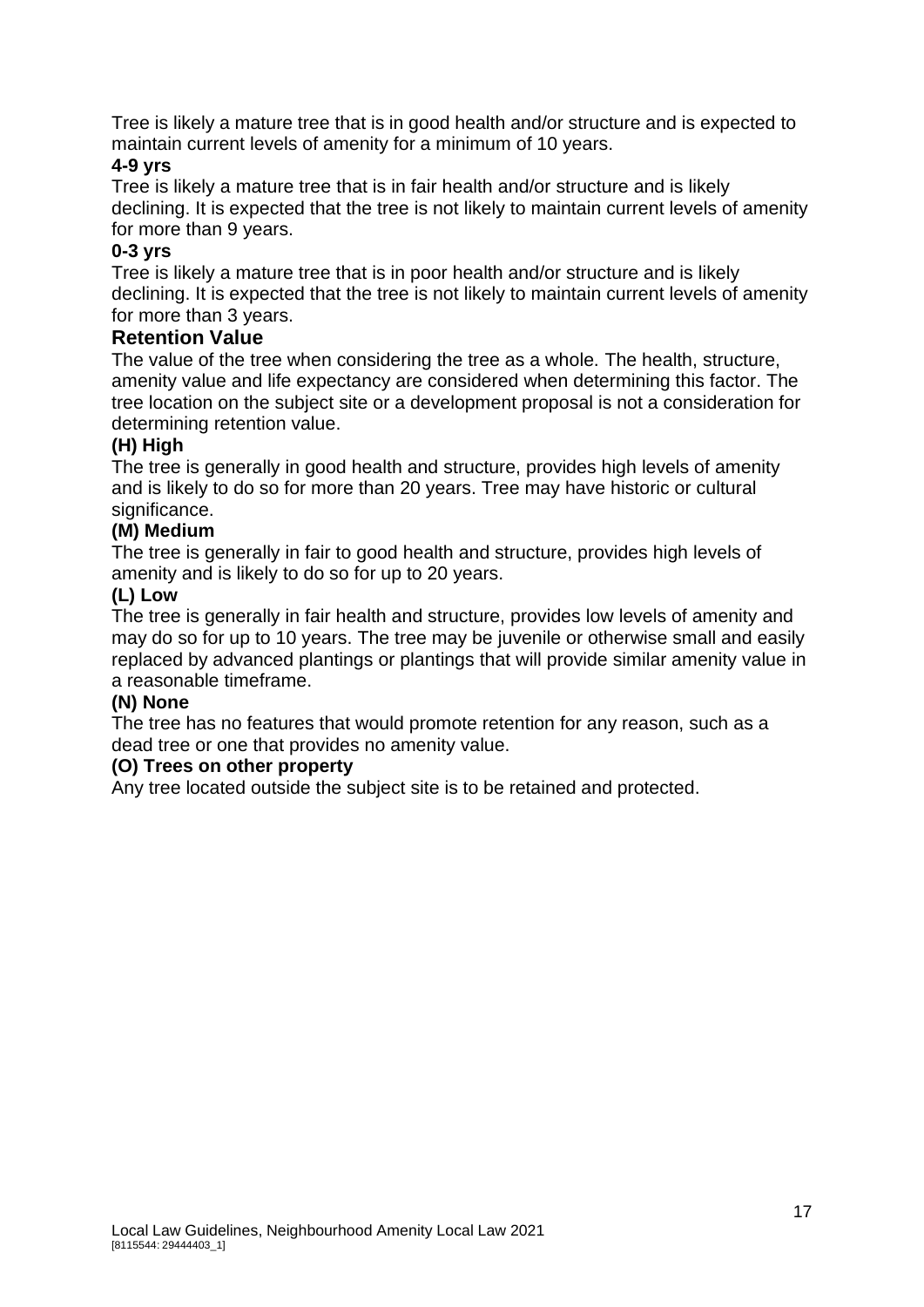# **REPLACEMENT TREES – COMMONLY ACCEPTED HEIGHTS AND WIDTHS AT MATURITY IN THE BAYSIDE REGION**

The structure and mass of a tree's canopy is one of the most defining aspects of the character that it contributes to an area.

The Vegetation Character Assessment (March 2000) report identifies significant vegetation characteristics that form a major element of a distinctive urban character in the municipality, particularly in Beaumaris and Black Rock. These should be considered when selecting appropriate species.

| <b>Botanic Name</b>        | <b>Common Name</b>                                 | Height    | <b>Width</b> | Evergreen/<br><b>Deciduous</b> |
|----------------------------|----------------------------------------------------|-----------|--------------|--------------------------------|
| Acacia implexa             | Lightwood                                          | 8         | 6            | Е                              |
| Acacia mearnsii            | <b>Black Wattle</b>                                | 8         | 6            | E                              |
| Acacia melanoxylon         | <b>Blackwood</b>                                   | 8         | 6            | E                              |
| Allocasuarina littoralis   | <b>Black She-oak</b>                               | 8         | 6            | E                              |
| Allocasuarina verticillata | Drooping She-oak                                   | 10        | 8            | Е                              |
| Banksia integrifolia       | Coast Banksia                                      | 15        | 12           | E                              |
| Eucalyptus camaldulensis   | <b>River Red Gum</b>                               | $15 - 25$ | $12 - 18$    | E                              |
| Eucalyptus melliodora      | <b>Yellow Box</b>                                  | $15 - 20$ | $10 - 15$    | E                              |
| Eucalyptus ovata           | Swamp Gum                                          | 15        | 12           | E                              |
| Eucalyptus pauciflora      | Snow Gum                                           | 10        | 8            | E                              |
| pryoriana                  | Eucalyptus viminalis subsp. Rough-barked Manna Gum | -15       | $10 - 15$    | E                              |
| Eucalyptus radiata         | Narrow-leaved Peppermint                           | 15        | 10           | E                              |
|                            |                                                    |           |              |                                |

#### **Indigenous**

#### **Native**

| <b>Botanic Name</b>     | <b>Common Name</b>           | Height    | Width     | Evergreen/<br><b>Deciduous</b> |
|-------------------------|------------------------------|-----------|-----------|--------------------------------|
| Acacia pendula          | <b>Weeping Myall</b>         | $8 - 10$  | $6 - 7$   | Е                              |
| Agonis flexuosa         | <b>Weeping Willow Myrtle</b> | $10 - 12$ | $10 - 12$ | E                              |
| Allocasurina torulosa   | Rose She-oak                 | 10        | 7         | Е                              |
| Angophora costata       | Smooth-barked Apple          | $15 - 20$ | $10 - 15$ | Е                              |
| Angophora floribunda    | <b>Rough Barked Apple</b>    | $12 - 15$ | $10 - 12$ | E                              |
| Corymbia ficifolia      | <b>Red-flowering Gum</b>     | $10 - 15$ | $10 - 15$ | Е                              |
| Corymbia exima          | <b>Yellow Bloodwood</b>      | 15        | $10 - 12$ | E                              |
| Corymbia maculata       | <b>Spotted Gum</b>           | 18-22     | $12 - 15$ | E                              |
| Elaeocarpus reticulatus | <b>Blueberry Ash</b>         | 8         | $3-5$     | E                              |
| Eucalyptus cephalocarpa | Silver-leaved Stringybark    | $8 - 15$  | $8 - 12$  | E                              |
| Eucalyptus cinerea      | <b>Mealy Stringybark</b>     | 12        | $7 - 10$  | E                              |
| Eucalyptus cornuta      | Yate                         | $8 - 12$  | 10        | E                              |
| Eucalyptus crenulata    | <b>Silver Gum</b>            | 8         | 6         | Е                              |
| Eucalyptus largiflorens | <b>Black Box</b>             | $10 - 15$ | $8 - 12$  | Е                              |